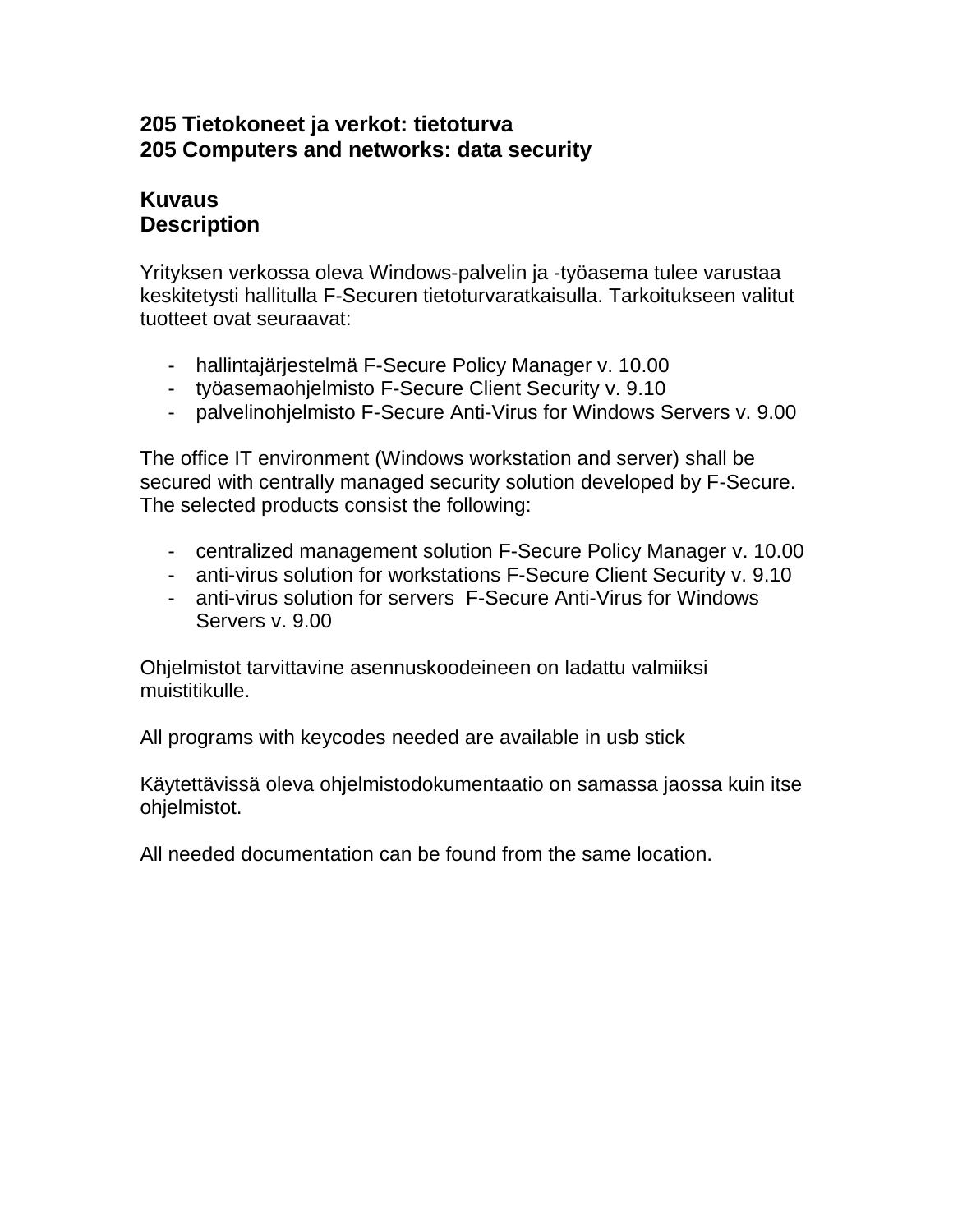# **Hallintajärjestelmän asennus (3p) Installing the central management solution (3p)**

Windows-palvelimeen asennetaan F-Secure Policy Manager- hallintajärjestelmä.

F-Secure Policy Manager will be installed on Windows server.

1. Hallintapalvelimen työasemia ja palvelimia palvelevaksi portiksi asetetaan 81 oletusarvon sijasta. Hallintakonsolin palvelinportiksi asetetaan 8090 ja webraportoinnin palvelinportiksi 8091. Raportointipalveluun on päästävä mistä hyvänsä työasemasta. Policy Managerin ylläpitäjän salasanaksi valitaan F-Secure (1)

1. All managed workstations and servers should communicate with the central management server using port 81 instead of the default value. The management console communication port for the server should be set to 8090 and the port for web reporting interface to 8091. The Web reporting service should not be restricted from other sources than local address. (1)

2. Aseta työasemien pollausväliksi 30 sekuntia oletuksen sijaan, muista asettaa palvelimen osoite keskitettyyn hallintaan. (1)

2. The polling interval for all managed objects (workstations, servers) should be set to 30 seconds instead of default value. Do not forget set the server address for centralized management.(1)

3. Luo Policy Manageriin keskitetysti hallittavia työasemia ja palvelimia varten omat haarat hallintapuuhun. Huom: AD-importointi mahdollinen. Tallenna asetukset. (1)

3. Then create the necessary structure for managed workstations and servers into the policy management structure. Please observe that you may use the importing feature from the Active Directory (when available). Please do not forget to save the changes you made.(1)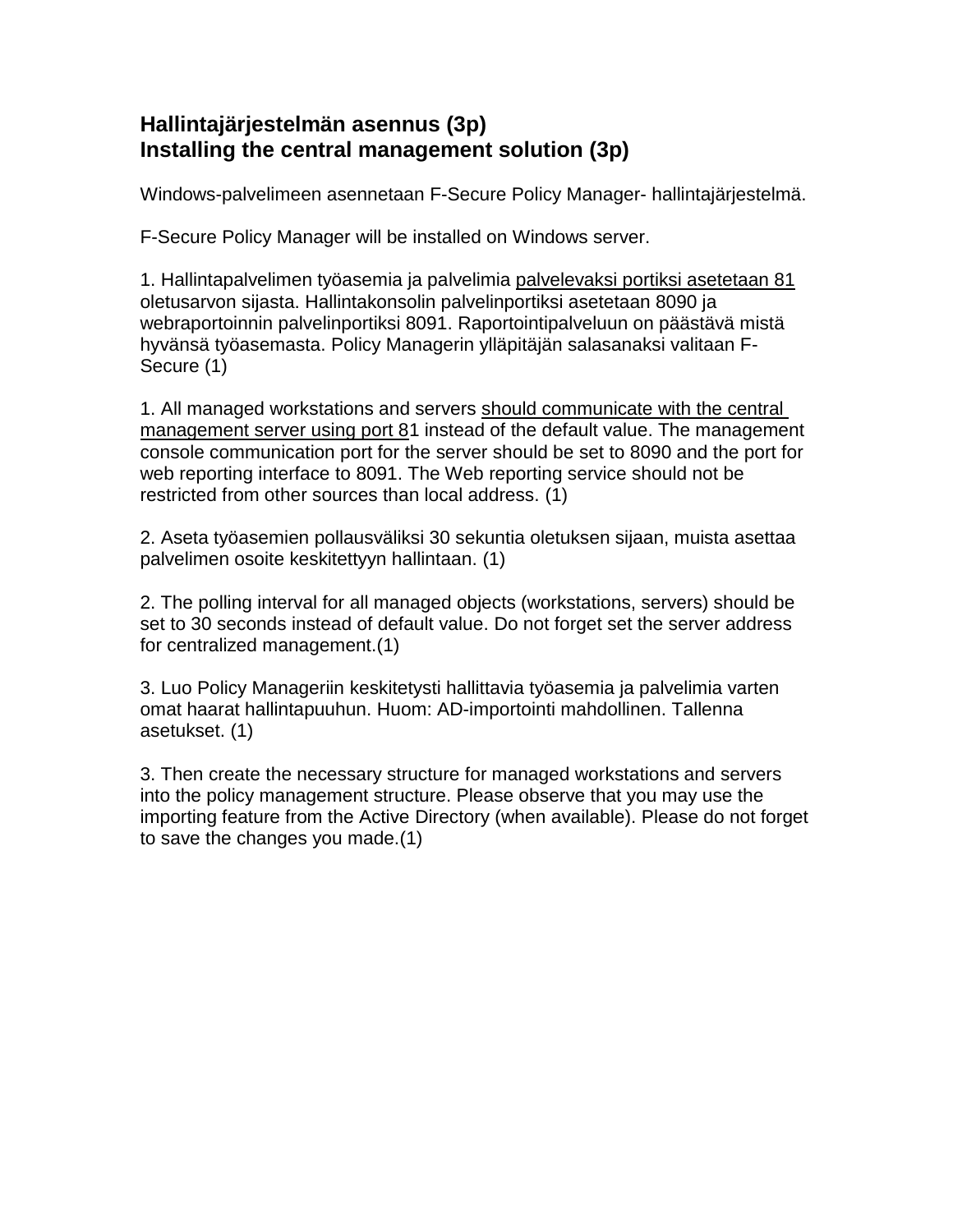### **Työaseman tietoturva-asetukset keskitetyssä hallinnassa (6p) Security policies for centrally managed workstations (6p)**

1. Palomuurisäännöt Office-profiiliin. Työasemiin voi ottaa yhteyttä etätyöpöytäohjelmalla (rdp). Vihje: Firewall Services sisältää valmiita määrityksiä eri käyttötarkoituksiin kuten palvelumäärityksen rdp:lle. (2)

1. Firewall rules in Office profile. Rdp are used for remote connections. Hint: there are several pre-configured services available for different purpose like remote control in Firewall Services section. (2)

2. Työasemien pitää voida jakaa levyä ja kirjoittimia ollessaan paikallisverkossa (lähiverkkomaskista käytetään nimitystä [myNetwork] palomuurisäännöstössä) (1)

2. In local office network (network mask naming convention as [myNetwork]) local disk sharing and printer sharing should be possible. (1)

3. Työasemissa otetaan käyttöön verkkokaranteeni, jos työasemien virustunnisteet ovat 10 päivää vanhempia. (1)

3. For security reasons the network quarantine will take effect if the virus definitions are older than 10 days in workstations trying to connect into company´s network. (1)

4. Käyttäjä ei saa kytkeä reaaliaikaista virustorjuntaa ja palomuuria pois päältä. (1)

4. For security reasons users are not allowed to switch off the real-time virus protection of firewall services.

5. Selaussuojauksen ja hakukonetulosten mainetarkistus on oltava päällä. (1)

5. The browsing protection and the reputation service for search engines and webmail must be switched on. (1)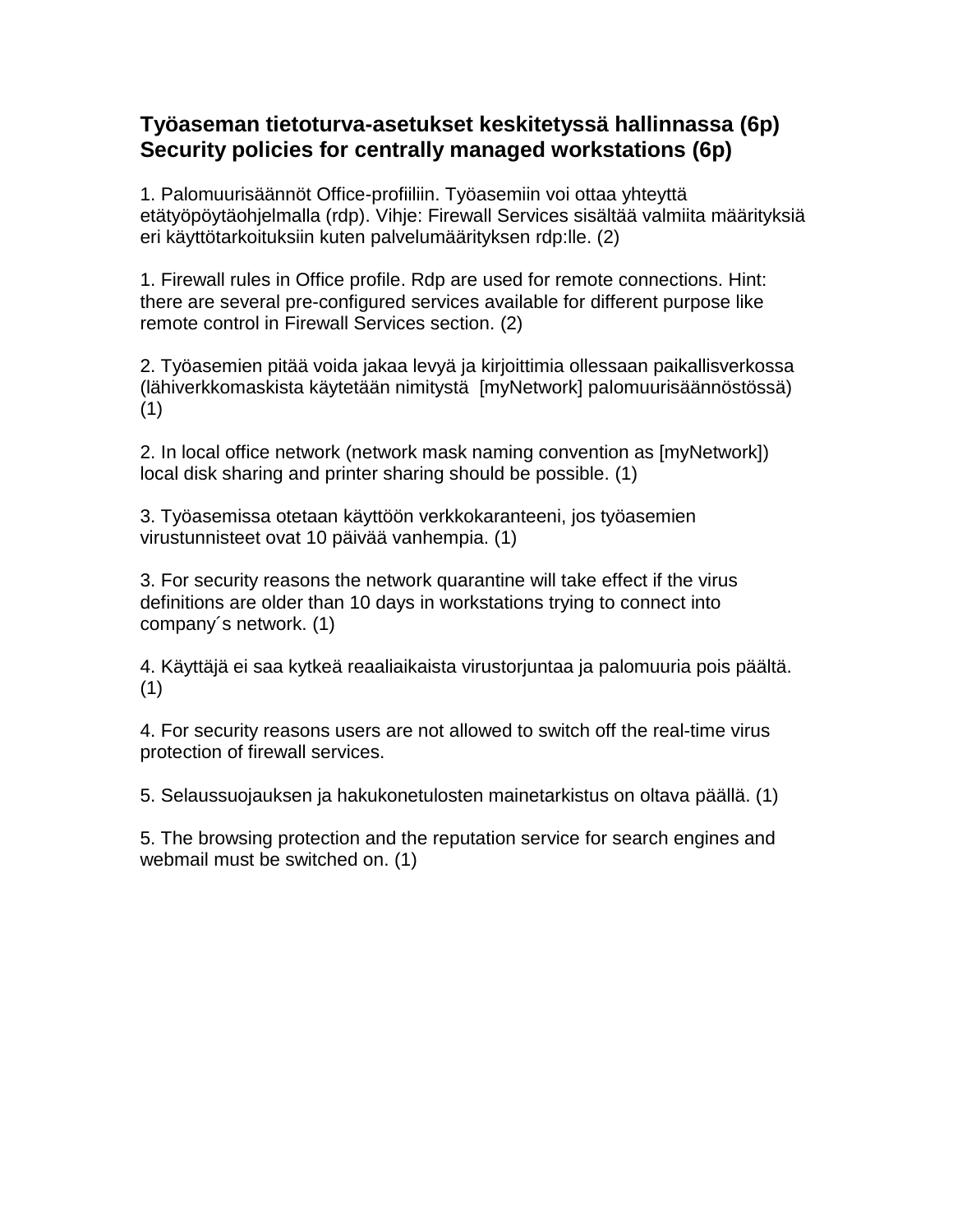### **Työasema-asennus (2p) Installation on workstation (2p)**

Työasemaan tulee asentaa F-Secure Client Security. Yrityksen mikrotuki haluaa, että ohjelmisto asennetaan esiasennettavana ja valmiiksi määritellyt tietoturvaasetukset sisältävänä msi-pakettina työasemaan. Paketin asennustapa on vapaasti valittavissa. (1)

The mighty IT has decided that all workstations should be installed with F-Secure Client Security configured as standard-based msi-package (with all preconfigured policy settings as described above). You can freely decide which installation method is suitable. (1)

Työasema liitetään Policy Managerin työasemahaaraan (1).

The workstation should be imported in appropriate path (workstation branch). (1)

Varmista, että työasema kommunikoi keskitettyyn hallintaan.

Please make sure that the communication between the workstation (Client Security) and Policy Manager Server works correctly.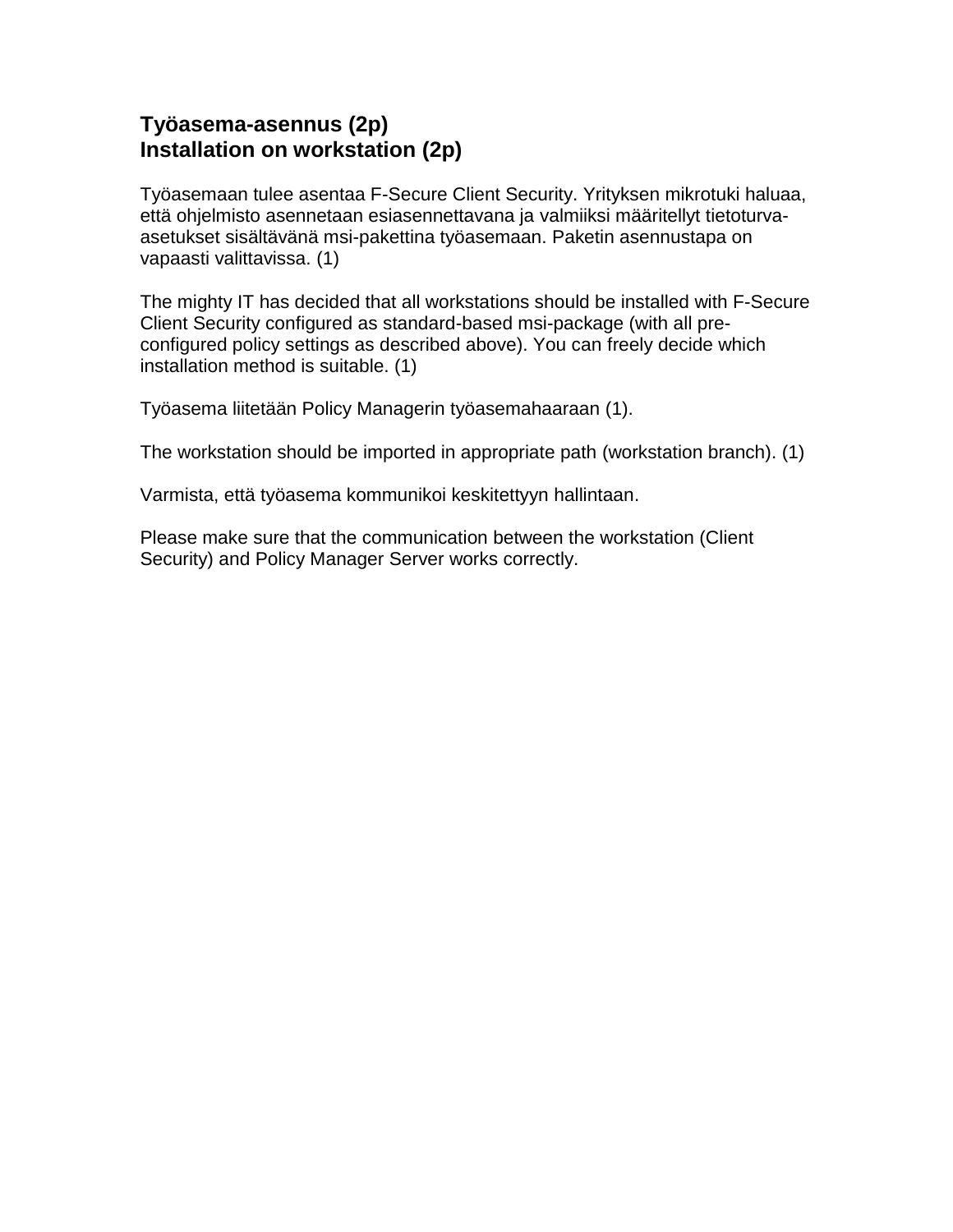## **Palvelinasennus (2p)**

### **Installation on server (2p)**

Palvelimeen tulee asentaa F-Secure Anti-Virus for Windows Servers manuaalisesti ja ohjelmiston tulee olla keskitetyssä hallinnassa. (1)

The next step is to install F-Secure Anti-Virus for Windows Servers manually and make it work with centralized management. (1)

Palvelin liitetään Policy Managerin palvelinhaaraan (1)

The server should be imported in appropriate path (server branch). (1)

Varmista, että palvelin kommunikoi keskitettyyn hallintaan.

Please make sure that the communication between the server (Anti-Virus for Windows Servers)) and Policy Manager Server works correctly.